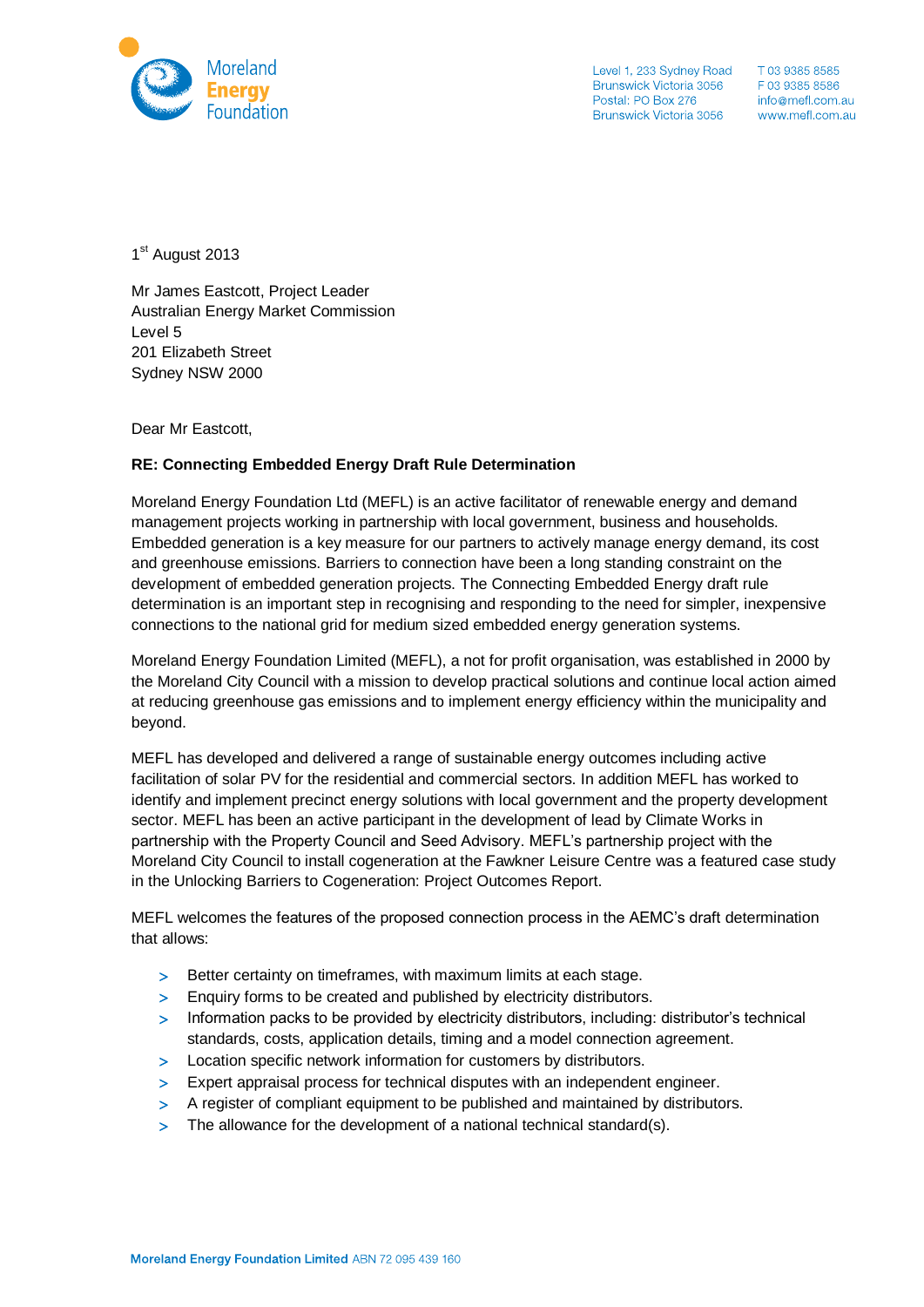MEFL recognises that several key areas the draft determination would provide a better outcome. MEFL supports the following improvements put forward by ClimateWorks in partnership with the Property Council and Seed Advisory:

## **1. Maximum timeframes better aligned to commercial development timeframes.**

Recommendation (a): Extend the time between the detailed enquiry response and the lodgement of a connection application to 12 weeks.

Reason: the current six week provision is too short. According to project proponents at this stage it takes longer than six weeks to sign off on relevant contracts. This six week timeframe is challenging for projects which have single owners, and it is especially short for other ownership structures (such as joint ventures).

Recommendation (b): provide the option for project proponents to bypass the preliminary enquiry stage. This could apply where the project proponent has had similar projects anywhere in the National Electricity Market (NEM) or the relevant distribution network.

Reason: with upfront information to be published on DNSPs' websites, proponents that have previously gone through connection processes may wish to expedite the process on future projects. For example, imagine project proponents simultaneously rolling out projects in different states and/or distribution networks. A proponent that is embarking on a connection for the first time, though, will benefit by the preliminary enquiry stage.

# **2. Improved definition of the agreed project. It should be clearly based on performance criteria, not equipment specific criteria or left to distributors' discretion.**

Recommendation: clarify the definition of agreed project. It should be: clearly based on performance criteria; not equipment specific criteria; linked to the DNSP's published standards; and, not left to distributors' discretion. Only material performance differences relative to the original proposal should constitute variations in an agreed project definition.

Reason: companies have highlighted the critical importance of achieving an 'agreed project' with DNSPs. Projects could be seriously derailed, or prevented from proceeding, if there are disputes on the determination of an agreed project. The 'fast track' process centred on the agreed project could be subverted without adequate guidance in advance of the introduction of the proposed process.

## **3. Spreading network augmentation costs fairly amongst customers.**

Recommendation: spread shared network costs equitably over customers that use the same distribution network. This could be achieved by:

- enforcing the current (high level) obligation on DNSPs to reimburse a proponent that has invested in deep augmentation when other customers are connected to that portion of the network; and,
- requiring a DNSP to provide the information on which the reimbursement should be calculated.

Reason: the AEMC draft determination has endorsed the current system, which does not effectively address the 'last in, worst dressed' and 'free rider' problems, but refers to the DNSPs' existing obligation in the National Electricity Rules (NER) to reimburse the project proponent for subsequent use of the proponent's investment. We would be interested to understand how the AEMC believes the proposed contractual clauses would operate.